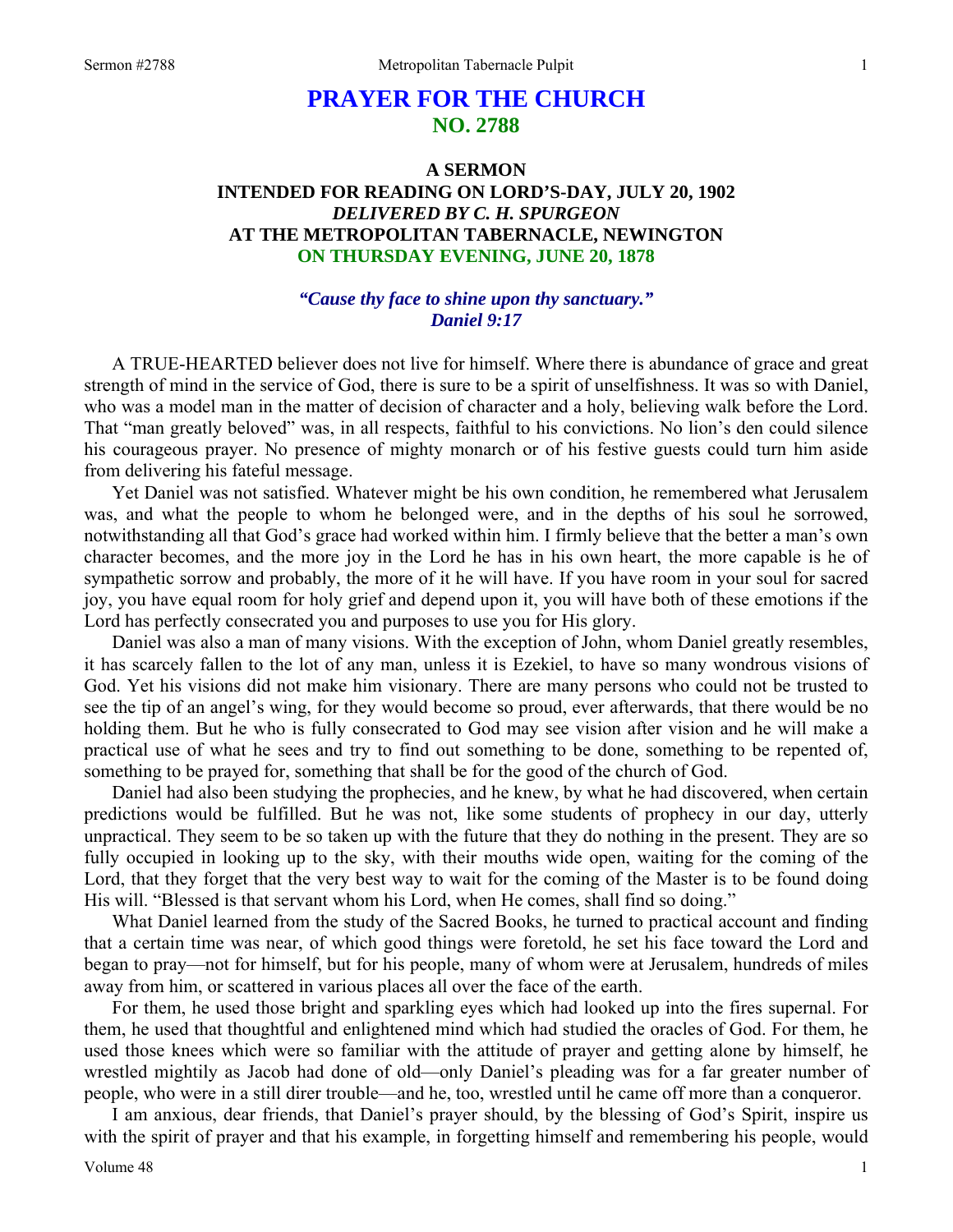help us to be unselfish and lead us to care for our people—even God's people—to whom we have the honor and privilege to belong. Patriotism is an instinct which is found, I think, in every true Englishman. And most of the other nations of the earth can also boast of their patriots. Let it never be said that the church of God has no feeling of patriotism for the Holy City, for the heavenly land, and for her glorious King enthroned above. To us, Christian patriotism means love to the church of God, for—

# *"There our best friends, our kindred dwell, There God our Savior reigns."*

Let us have loyalty, by all means, but chiefly, loyalty to Christ. Let us have true patriotism, but especially that patriotism which consists in love to "the land of the living" of which Christ is the one King and Ruler.

 In meditating upon Daniel's prayer, "Cause thy face to shine upon your sanctuary," I shall, first of all, speak upon *the holy place*, "Thy sanctuary." Then, secondly, we will consider *the earnest prayer itself*. And lastly, we will think of *the conduct consistent with such a prayer as this*.

**I.** First, then, Daniel speaks of THE HOLY PLACE. "Thy sanctuary."

 Of course, he refers to the temple at Jerusalem, which was then in utter ruin. It had been broken down and burned by the Chaldeans, and Daniel therefore rightly calls it desolate, but fervently prays that God would cause His face to shine even upon its ruins.

 My first remark is, that *the temple at Jerusalem was typical of the church of God*. We are never to regard any building now upon earth as a sanctuary, a *holy place*. We do, very incorrectly, speak of places as being consecrated to divine worship, but it is utterly impossible that there should be any more holiness in any one building than in another. Holiness is not an attribute of material substances. It does not appertain to iron, stone, mortar, brick, or timbers. It is something which belongs to the mind and to the spirit of man, and from the time of our Lord, there has been no building which was even typically holy.

 Sitting on the well at Sychar, he said to the woman of Samaria, "The hour cometh when ye shall neither in this mountain, nor yet at Jerusalem, worship the Father...The hour cometh, and now is, when the true worshippers shall worship the Father in spirit and in truth: for the Father seeketh such to worship him." Stephen declared to the Jewish Sanhedrin, "The most high dwelleth not in temples made with hands," and proved the truth of his statement by quoting the Lord's own declaration by the mouth of the prophet Isaiah, "Heaven is my throne, and earth is my footstool: what house will ye build me? saith the Lord."

 Talk of holy buildings, can anything that man has made be as holy as yon bright blue sky, which the Lord has spread out like a curtain, and as a tent to dwell in? Talk of holy water, can any water be holier than that which drops in blessed showers straight from heaven?

 "But" says someone, "if the temple was typical, of what was it a type? Why, of the church of God. There is still a temple upon the earth, but it is a temple not made with hands—a temple reared not by human masons, and hewers of stone, and carpenters, and other artificers, but built by God Himself. This temple is the church of God. "Which church?" asks someone. There never was more than one that is, the church which Christ has redeemed with His own blood. The living stones, which compose this living temple, were all chosen by God from before the foundation of the world. They are, one by one, being quarried by effectual grace and built up by the power of the divine Spirit, so as to grow unto a holy temple in the Lord.

 So we learn that as the temple was typical, so also was it *unique*. There were never two temples at one time. True, there was a second, which was built upon the foundations of the first. Still, there was only one at a time, the second was the continuation of the former one with less of splendor. All through the land of Canaan there was only one spot where sacrifice might be lawfully—offered only one shrine where, on high occasions, the multitudes met together for worship. And in like manner, there is only one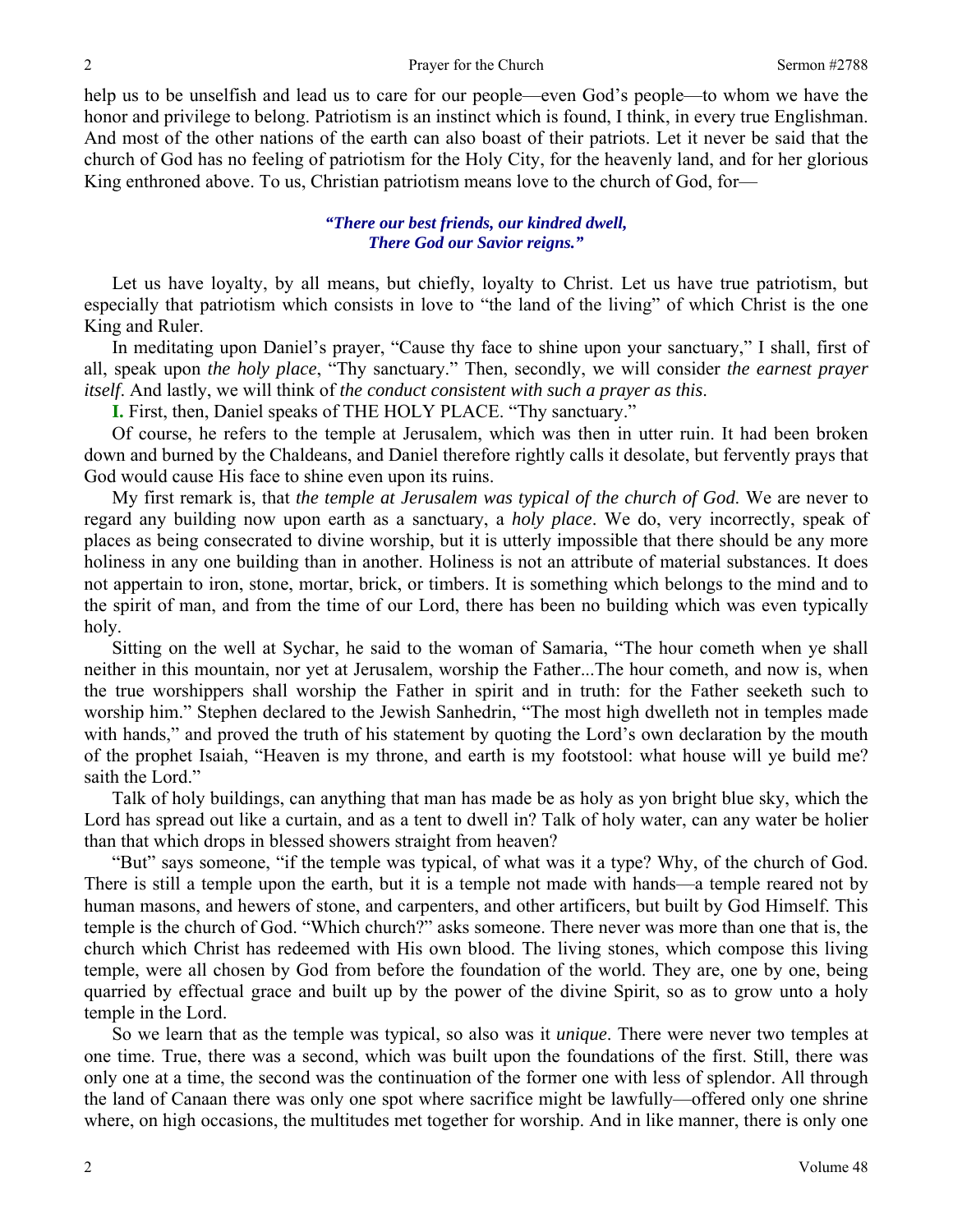church of our Lord Jesus Christ. "Which church is that?" someone again asks. None of them all, but there are some people, in all the visible churches, who belong to the one sanctuary of God.

We may hope that even in those churches which have most departed from primitive simplicity, there is a remnant according to the election of grace. And that there is a still larger proportion among those who keep more closely to the Word of God and to the truth as it is in Jesus. You cannot say of any part, or of the whole of what is called the visible church, that it is the sanctuary of God. It is a sort of shell in which the real church of God is encased and which it helps, perhaps, to preserve but which it also certainly disfigures.

 There is an elect people to be found on earth. Do you ask, "Who are they?" I answer, "The LORD knows them that are his." They are a people redeemed from among men by a special and peculiar purchase of our Lord—a people quickened with one life, in whom there is but one living and incorruptible seed, which lives and abides forever—a people in mystical, real, spiritual, indissoluble union with their great covenant Head, the Lord Jesus Christ—a people who are, some of them, very poor and quite unknown. Some of them, however, are in the high places of the earth, a few may be found even there. They are scattered up and down in the world and some of them do not know one another, but the Lord knows them all. And whether they know it or not, there is a communion between them all.

 Some friends talk about exclusive communion, but it is impossible to practice such a thing, for all true communion is with Christ the Head, and also with all the rest of the members, just as, in the body, every member communicates with every other member and unless it should cut itself off, and kill itself, it must commune with all the rest. It may tie little pieces of red tape around itself and try to stop the circulation of the blood, but as long as there is life, the heart beats through the whole body. Every pulse has its effect upon the whole, from the crown of the head to the sole of the foot and so is it with the communion of saints. We are all one body. One life pulsates through all the living church of the living God. There was but one temple and there is but one church.

 People try to get a visible form of that one church, but I believe that is utterly impossible. The Church of Rome claims to be that one church and we know what sort of a church it is. And on the other hand, there are certain brethren who profess to be the one assembly of God. Well, I will not say what kind of church they have made, but I believe that all schemes for comprehending all the saints in one visible church must fail.

 Adam never saw Eve until God had perfectly fashioned her and you will never see the church, the Bride of Christ, till she is perfect and complete. And when she is, you will clap your hands with joy at the sight of the exquisite beauty which God shall have given to her before she is presented to her heavenly Bridegroom. The process of perfecting her is going on now and Christ's Bride is being "curiously wrought" out of material taken from Christ's own side. And she will be able to say to Him, "Your eyes did see my substance, yet being unperfect." Yes, He sees and He knows it all.

 There was but one temple, then, and there is but one church, the sanctuary of God, and for that church we ought to pray. This should correct the idea of some who, when they pray for God to bless His sanctuary, mean, "Lord, bless little Bethel! or "Lord, bless the parish church!" or "Lord, bless the extremely orthodox community to which I belong!" or "Lord, bless the select few that gather to hear our dear minister!"

 I say, "The Lord bless all who love our Lord Jesus Christ in sincerity and wherever there lives upon the face of the earth a man who has anything of the grace of God in him, the Lord lift up His countenance upon him. May He deliver him from all errors and mistakes into which even God's children fall in a measure, and may He bring them all to the one Lord, the one faith, and the one baptism!" If there is good evidence that anyone is indeed a living one in God's one true, spiritual temple, shall we not all wish every blessing to such a one in the name of the Most High!

 The temple at Jerusalem was, further, the fabric of wisdom. It could only have been built by a Solomon. And Solomon found a band of men, whom God had prepared to carry out the extraordinary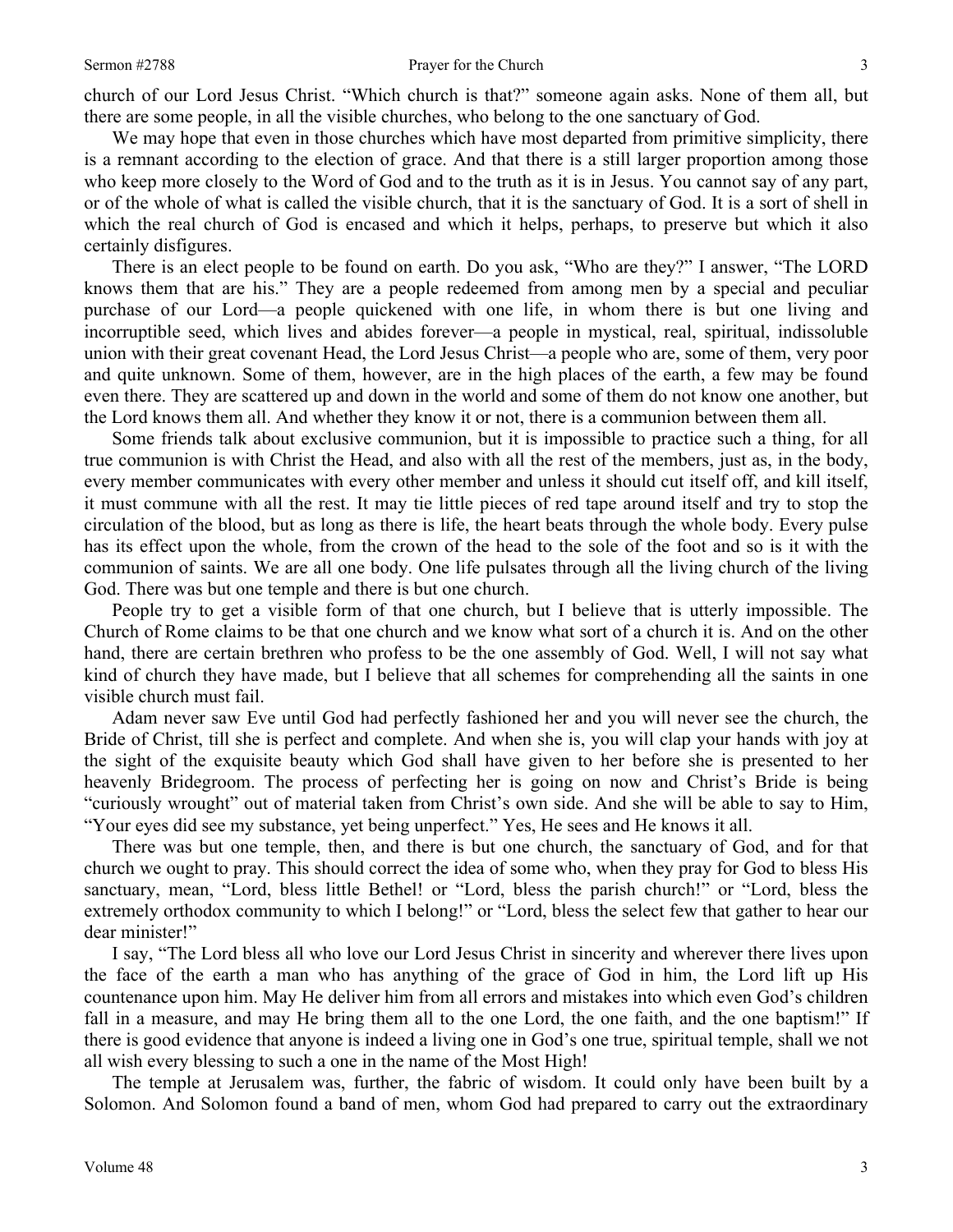work of the temple, for from its marvelous foundations, which have been lately uncovered, even to its topmost pinnacle, it excelled all the architecture which the world had ever seen.

 But the church which God is erecting is a far more wonderful work of wisdom infinitely superior to that of Solomon. Wisdom planned it in election. Wisdom has worked marvelously and continues still to work in the calling out of the saints. Wisdom fits each living stone for its proper place and puts each one into its right position. When it shall be all finished, it will be the marvel of all intelligence—they shall see what a matchless sanctuary God, and not man, has reared, and note how, in every single detail, His infinite wisdom is manifest.

 The temple that Solomon built was also *the result of great cost*. Immense wealth was lavished upon it and you do not need that I should try to tell you at what cost the Lord is building up His true sanctuary here among men. The cost of any one of us, if we are indeed living stones, no arithmetic can ever calculate. Nowhere but in the heart of Christ could our ransom price be found and even that heart had to be pierced to find it. Well does Peter say, "You were not redeemed with corruptible things, as silver and gold...but with the precious blood of Christ, as of a lamb without blemish and without spot."

 How marvelous, then, is that temple which is erected at such a cost! Everything about it is according to God's riches in glory by Christ Jesus. Solomon's temple, glorious though it was, had not about the whole edifice so much of splendor as God displays in even the least of the living stones which He builds upon the one foundation, Jesus Christ our Lord.

 Again, the temple of old *was the shrine of God's indwelling*. It was the one place under the old dispensation of types, now done away with, where God dwelt in visible manifestation among His ancient people. We are told that a peculiar light shone between the wings of the cherubim over the ark of the covenant and that pillar, which looked like a cloud by day and flamed like a mighty beacon by night. It was there that men must go, or at least, to that spot that they must look, if they sought the Lord. And therefore it was that Daniel worshipped and prayed with his windows open toward Jerusalem.

 At the present time, the one place in all the world, where God dwells, is His church. You can find Him anywhere upon the earth as the Creator, but the glory of the Godhead comes out most brilliantly in redemption, for it is of His redeemed people that it is written, "I will dwell in them, and walk in them; and I will be their God, and they shall be my people." God has not said, of any one country, "England America, Russia, Spain, shall be Mine." But Moses truly said, "The LORD'S portion is his people; Jacob is the lot of his inheritance."

 It is in His church that God dwells. Sometimes men take us into some gorgeous building with ornamental roof and wondrous architecture, and as we are led up to a brass railing, we are told that, inside that barrier, it is peculiarly holy. And then we are pointed to some steps and we are told that at the top of those step, it is much holier than it is anywhere else. To my mind, it is an amazing thing that men should entertain such absurd notions, for which there is not the slightest shadow of a foundation. But you get where there is a true child of God and there the place is holy.

 I declare that I have often stood on holy ground, but it has been by the bedside of some poor expiring saint with whom the Lord has been dwelling and through whom He has manifested the wonders of His grace. That is where God dwells, in that godly woman dying in the workhouse. That is where He dwells, in that humble-minded man plodding at the plough tail to earn his bread by the sweat of his brow. That is where He dwells, in that saintly woman who endures a daily martyrdom for Christ's sake and in that man whose holy life adorns the doctrine of God, his Savior in all things. These are the true holy places—the sacred shrines of God wherein the Holy Spirit delights to dwell.

 The temple at Jerusalem was also *the place of God's peculiar worship* and where is God worshipped now, beloved, but in His living church? A number of us may meet together and call ourselves Christians, and think that we are worshipping God, but unless we are really regenerate and the Spirit of God is in us, there is no true worship. You cannot offer acceptable worship to God by forms, or ceremonies, or the sweetest music, or even in the simplest style of worship in the most plain meeting house, or by sitting still, and saying nothing, as the members of the Society of Friends do, unless you worship God, who is a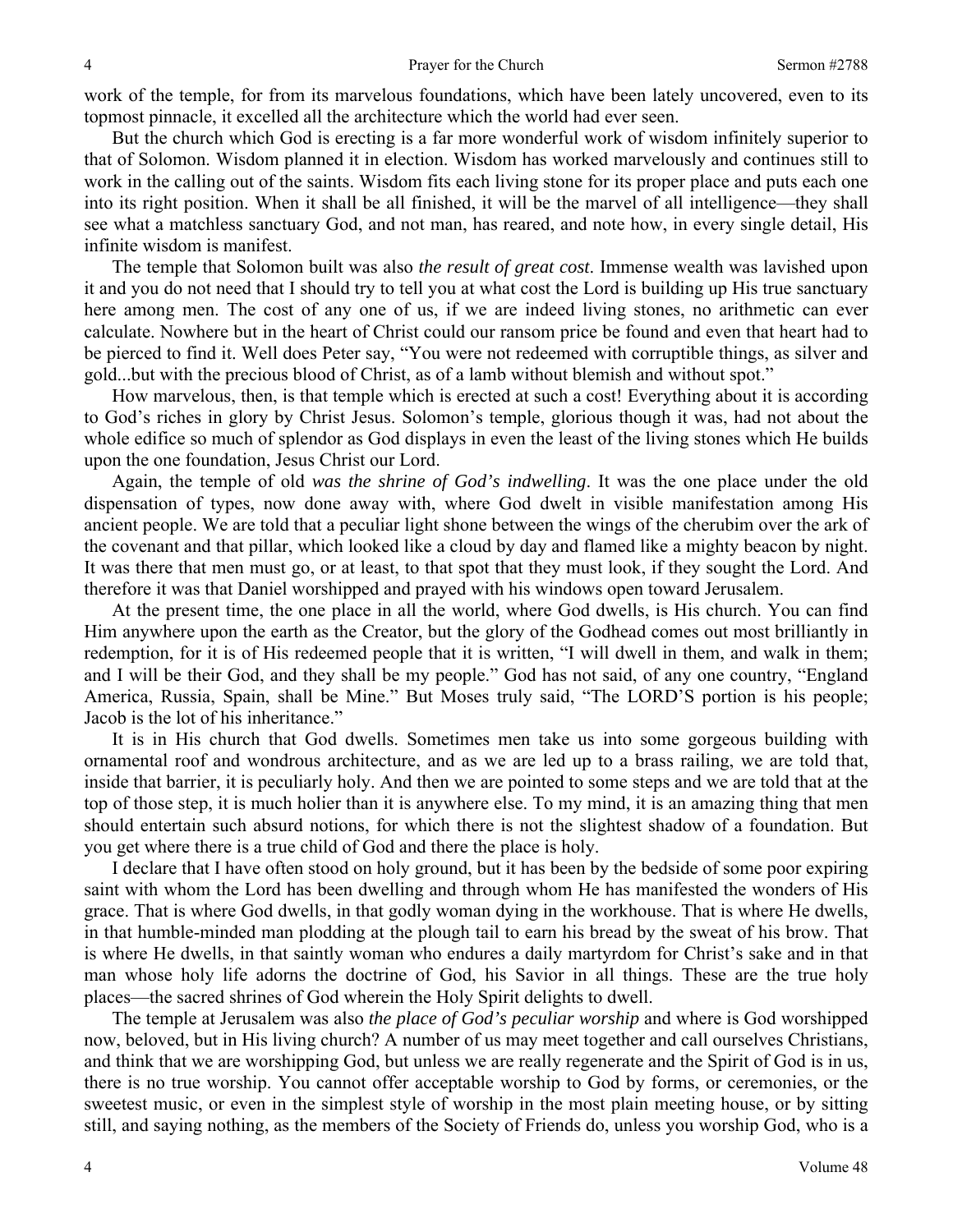#### Sermon #2788 **Prayer for the Church** 5

Spirit, in spirit and in truth. It is heart-work, soul-work, the work of the Spirit of God drawing us near to God which alone is acceptable to Him. I dare say it yet again, there is no worship under heaven that can be pleasing to God except the worship of the one true church, the sanctuary of God and that church is composed of believers in Jesus, whose hearts are knit together into one in Christ.

 The temple at Jerusalem was also *the throne of JEHOVAH's power*. It was out of Zion that He sent forth His rod and from that sacred shrine that He spoke, by His ancient prophets, the Word that was full of power. Who could stand against Him when He was angry and spoke in His fury out of His holy place? And Christ's power, through the Holy Ghost, still goes forth from His church. The man who is to preach with power, must be one of those who are quickened by the Holy Spirit and through whom the Spirit speaks with energy divine. Mere human eloquence is nothing in this matter. Nor is learning, by itself, of any account. Though you may have gone to twenty universities and received from them all the degrees with which men delight to bedizen them, all is in vain without the Spirit of God. It is the life of Christ in a man, the Holy Ghost being with him, that enables him to speak with power.

 It is the work of the church of God to evangelize the world. It cannot be evangelized from any other source. God will not send angels to do that which He has committed unto men and certainly, He will not employ the wicked to declare His statutes, so His church must do it. The living waters flowed forth from Jerusalem. Light and instruction and the oracles of God went forth from Jerusalem of old. And they must go forth from the church of God, which is among men to this day. Let us, each one, take care that we have our share in this blessed employment.

 See, then, what the sanctuary of God is. Our Lord Jesus Christ, speaking of the temple of His body, said to the unbelieving Jews, "Destroy this temple, and in three days I will raise it up." But now He is gone from us and we know Him no more after the flesh, but we still have God among us. That God is the sacred third person of the ever-blessed Trinity in Unity, the Holy Ghost and though we may not say that He is incarnate among men, yet we can truly say that He dwells among men. There is still a divine indwelling, the Holy Ghost is here on earth right now, dwelling in His people, as Paul wrote to the Corinthians, "Know ye not that your body is the temple of the Holy Ghost which is in you?" The whole body of believers put together makes up the one great spiritual temple, which is the sanctuary of the living God.

**II.** Now, secondly, I must speak more briefly upon THE EARNEST PRAYER, "Cause thy face to shine upon thy sanctuary."

 And first, I note that it is a prayer *quite free from selfishness*. Daniel does not even say to the Lord, "Cause your face to shine upon me." Have you not, beloved, sometimes felt that you could almost forego the light of God's countenance yourself, if He would but bless His church? O souls, if God will but save some of you, if God will but make you into pillars in His eternal temple, some of His saints will be well-pleased even if they themselves have to go mourning on their own account!

 Further, Daniel's prayer was *the child of thought*. He had thought over the condition of the temple at Jerusalem and thinking it over, he had become troubled in his mind. It was lying desolate, but he knew that there was a promise that it should be rebuilt. He thought over these two timings, he let his soul lie-asoak in the truth about God's sanctuary, and then he prayed. It often happens that there is very little power in those prayers that leap out of our lips without premeditation—born in a minute, like gnats, and dying just as soon. But the prayer that lies in the soul, like eggs in a nest, and that has to be sat upon, as it were, and hatched, and brought forth—there is life in such supplication as that and that is the kind of prayer which prevails with God. Such was the prayer of Daniel.

 It was also *a prayer which cast itself entirely upon God, "*Cause thy face to shine upon thy sanctuary." He does not say, "Lord, send more prophets." Or "Raise up new kings." Or "Do this or that," but only, "Cause thy face to shine upon thy sanctuary." Oh, that we might learn how to pray so that God should be the subject as well as the object of our supplications!

 O God, Your church needs You above everything else! A poor little, sick, neglected child needs fifty things, but you can put all those needs into one if you say that the child needs its mother. So, the church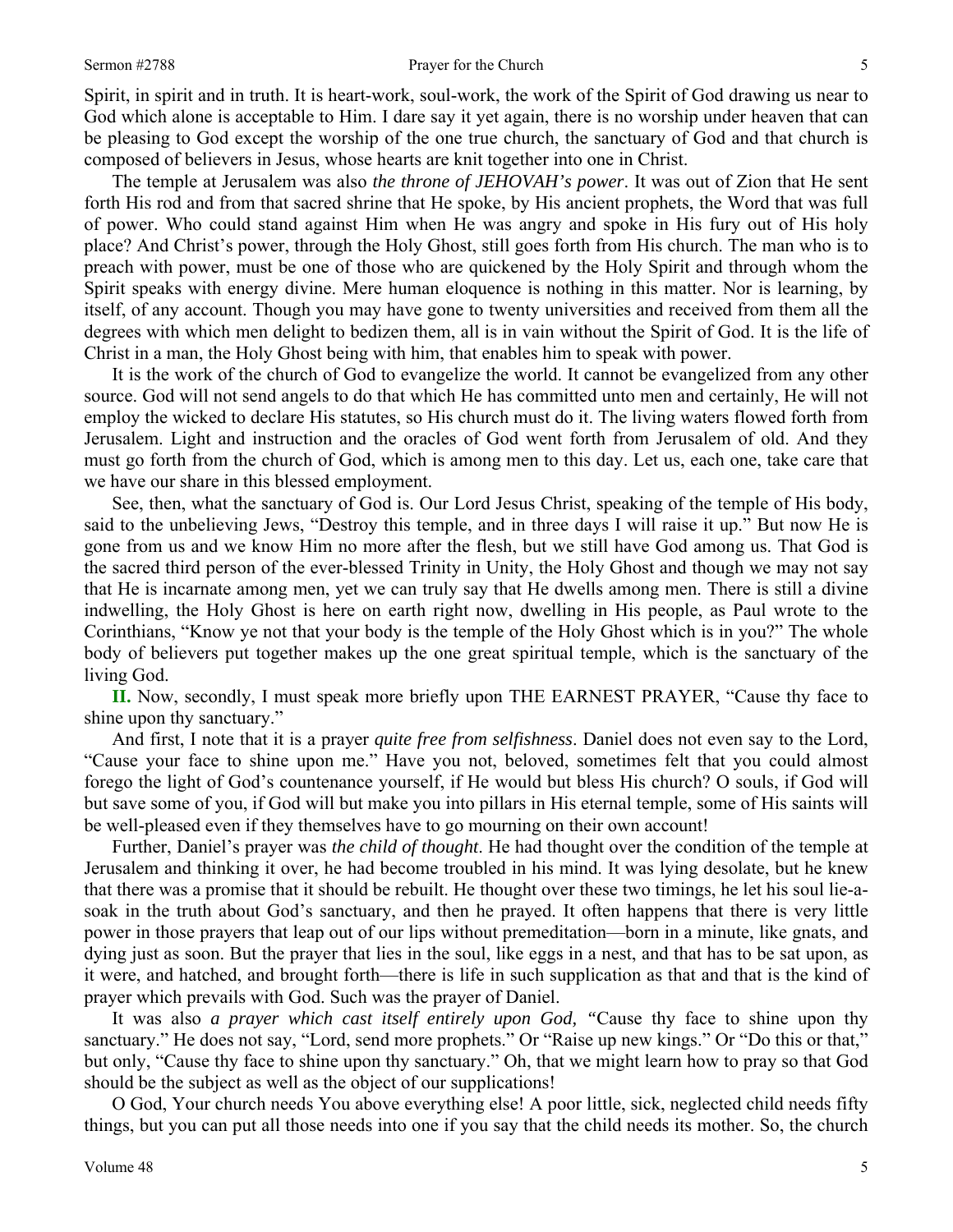of God needs a thousand things, but you can put them all into one if you say, "The church of God needs her God."

 There was also *great faith in this prayer, "*Cause thy face to shine upon thy sanctuary." Daniel seems to say, "Lord, it scarcely needs Your command, it only wants You to smile upon your sanctuary, and all shall be well." But Daniel, the temple is all in ruins. There was scarcely a column standing upon its proper pedestal and hardly one stone left upon another. "Ah!" says he, "that is true, but Lord, cause your face to shine upon your sanctuary." The face of God is as the sun when it shines in its strength. The favor of God is not merely something to His church, but it is everything. The revelation of His love to His people is not simply a blessing, but it is all the blessings of the covenant in one. Cause thy face, O infinitely glorious JEHOVAH, to shine upon your church here below! Will you not, beloved, all join in that prayer?

 It was, however, *a very comprehensive prayer*, because wherever God's face shines upon His church, note what happens. First, her walls are rebuilt. Desolations, when God shines upon them, glow into perfection. We shall soon see our church members multiplied and all things in proper order, if the Lord will but shine upon us. Then shall you see each one of the Lord's servants in his right place, ministering before the Lord. I hope we all pray for ministers, but I am afraid we do not pray for them as often and as earnestly as we ought. But Lord, if You will Cause your face to shine upon your sanctuary, we shall have ministers enough and of the best sort, too. If Your face is but turned Zionward, You will find the man who will tell out the love of Jesus.

 When the Lord shines upon a church, then its worship will be acceptable to Him, even the most humble form of it will be acceptable in His sight. We know, beloved, what it is to have God's face shining upon us, do we not? How sweet the service is then! How intense the prayers! How fervent the praise! How you feel fed! How glad your souls are! In this land of weeping skies and gathering clouds, we know what it is to have a long time of dullness, but how different is the prospect when the sun shines forth in its glory, and how different is our worship when the Lord lifts upon us the light of His reconciled countenance!

 Then, too, truth will be proclaimed in all its clearness. We shall not have to complain of the cloudy preaching of which we hear so much nowadays, or of the men whose cleverness consists in confusing the minds of their hearers, or to speak in plain language, in inventing lies to contradict the blessed Word of God and to seek to undermine everything for which we have ever had respect and regard. They have tried to quench hell, and to pull down heaven. There is nothing that their unholy fingers have not sought to pollute. But if God shall cause His face to shine upon us, we shall have the old truth declared once again in all its clearness.

 Then, too, we shall see the beauty of holiness in all the members of God's spiritual church. We may well pray for that, for there are many professors, in the present day, who are the enemies of the cross of Christ—enemies because they manage to get into the church and then dishonor it by their ungodly conduct. O Lord, cause your face to shine upon your church, that all Your people may walk in the beauty of holiness!

 Then also there will be delightful fellowship. In the sunlight of God's presence, we have fellowship with one another, and with the Lord Jesus Christ, and our hearts are exceedingly glad.

 And then there will be power in the testimony. With God's face shining upon His sanctuary, His Word goes forth from His servants with energy and force which none can resist. Join, then, beloved, in this prayer of Daniel, "Cause thy face to shine upon thy sanctuary." Do it for the church's own sake. What a sad thing it is when the church is like Samson after the Lord had departed from him, when she shakes herself, as at other times, but can perform none of her former feats!

 What wretched Sabbaths some of our brethren have to spend when they go and listen to a profitless ministry and mingle with brethren as dull, and cold, and dissatisfied as themselves! Join in this prayer also for the world's sake. If the church has not the Lord to shine upon her, what is the poor world to do? What hope, what light, what knowledge of the truth, what salvation can come to a perishing world of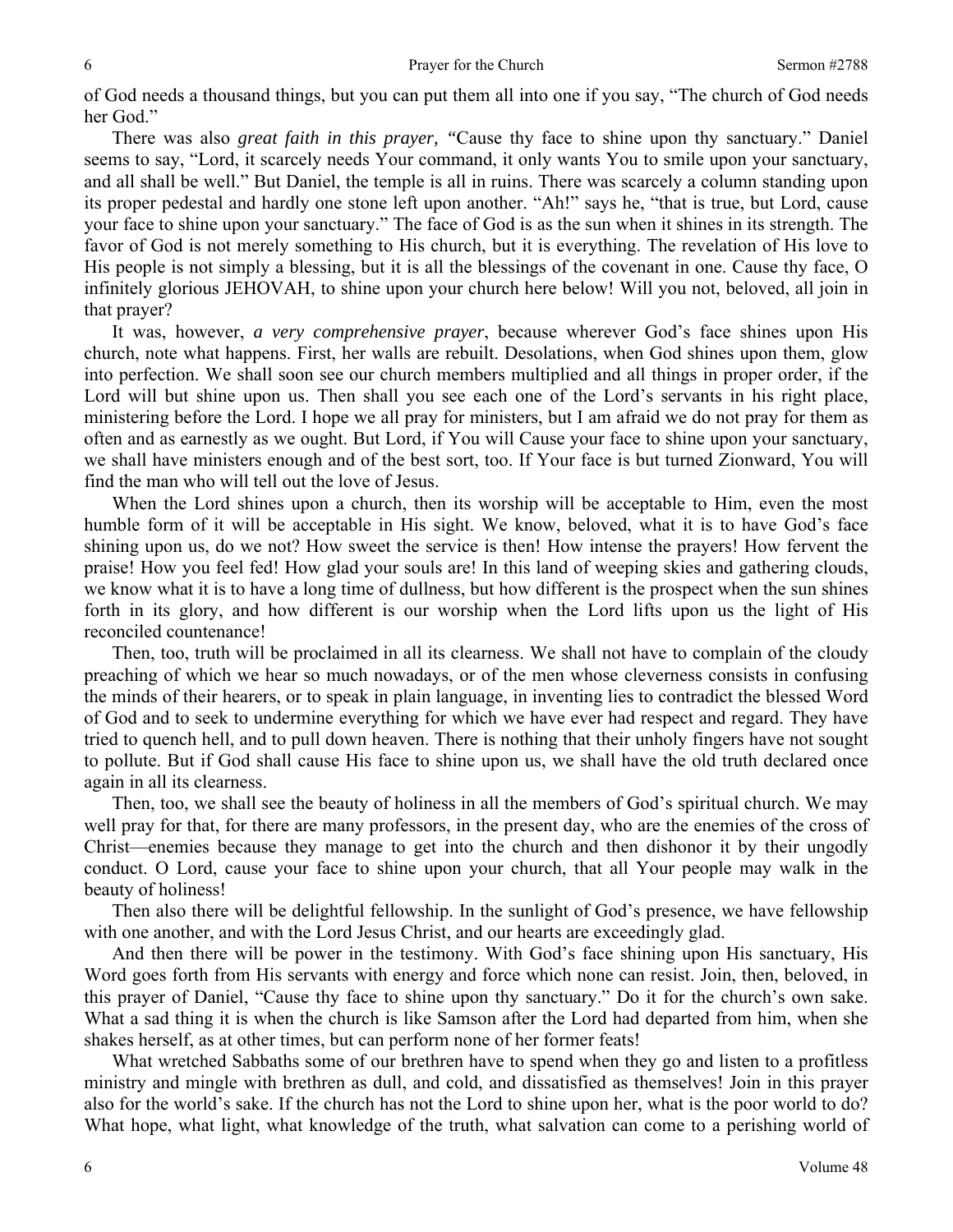sinners except through a living church? What are your own children to do without this shining of God's countenance? If you take them to a place where the worship is dull and lifeless, if they are compelled to listen to something that never interests them at all, and to go where there is no one to care about their souls, you may live to see them grow up to break your hearts. Therefore pray God to bless His church for your dear children's sake.

 And then, for God's sake, for Christ's sake, for the Holy Spirit's sake, for a lifeless church is a dishonor to God and the better a church has been, the more of a nuisance does it become when the presence of God is gone from it. May the Lord grant that we may never know what this means in our own case and for all these reasons, let us pray to God to cause His face to shine upon His sanctuary.

**III.** Now I am to conclude by briefly reminding you of THE CONDUCT THAT IS CONSISTENT WITH THIS PRAYER.

 If you and I have been praying this prayer—and I hope we have—what kind of conduct will be consistent with it?

 Well, first, we shall consider the state of the church. Some professing Christians do not seem to me as if they ever thought of the church at all. Some do not think much about the church with which they are connected. Do all of you, who are members of this church, know whether the Sunday school is getting on well or not? Now, speak the truth, do you? Did you ever make any inquiry about it? Then there are various societies for the spread of the Gospel connected with this church, do all of you know that there are such societies and do you help them all you can?

 Come, now, put the matter to your own consciences. Then there are numbers of people who are members of various little churches, but who never care anything about other churches. They are like the mouse that lived in a box and when the lid was opened, one day, it came out into the cupboard and said that it had no idea that the world was so big. Yet it was only then looking at the inside of a cupboard. And there are many professing Christians who have not a much wider range of vision than that mouse had in the cupboard. They have no idea of the size of the church of Christ or of its various interests. That should not be the case with any of us who are members of the church of the living God. Let us look over all that is in our Master's house. Let us count His flocks and His herds, and see how everything that is His flourishes and increases.

 The next thing for us to do is *to lay to heart the evil or the good of Zion*. Consider it well and then be grieved if you see sin triumphant, or error rampant, and do not perceive that the cause of God is advancing in the world. I am afraid there are many nominally Christian people who look, every morning, to check the price of consoles, who have not examined the last Missionary Society's Report, nor have they any clear idea as to the increase or diminution of the work of the Lord. This ought not to be true of any professed follower of Christ. How can we expect the Lord to cause His face to shine upon His sanctuary when His people have little or no care about that sanctuary?

 Then, if we begin to think, and begin to care, *we shall try to do what we can for God's church*. It is all very well for a man to pray, but the value of his prayer very much depends upon its sincerity, and that sincerity will be proven by his doing something that will help to answer his own prayer. What are you doing, my brother? What are you doing, my sister, to promote the glory of God in His sanctuary? All the living members of the body of Christ contribute something to the general welfare of the whole body. The little finger would be missed if it were cut off and there is not a tiny valve near the heart, nor a minute vessel anywhere in the human system, which could be taken away without inflicting an injury upon the whole body.

 Just so is it in the church of Christ. We cannot afford to spare any part of the mystical body of Christ. But what use are you, brother, in that body? What are you doing, sister, for the well-being of your fellow-members? There is something which you should be doing, or else you would not have any portion in the Lord's spiritual sanctuary.

 But when we have done all that we can, *let us pray much more than we ever have done*. Oh, for a praying church! I rejoice that ever since I have been with you, the spirit of prayer has never died out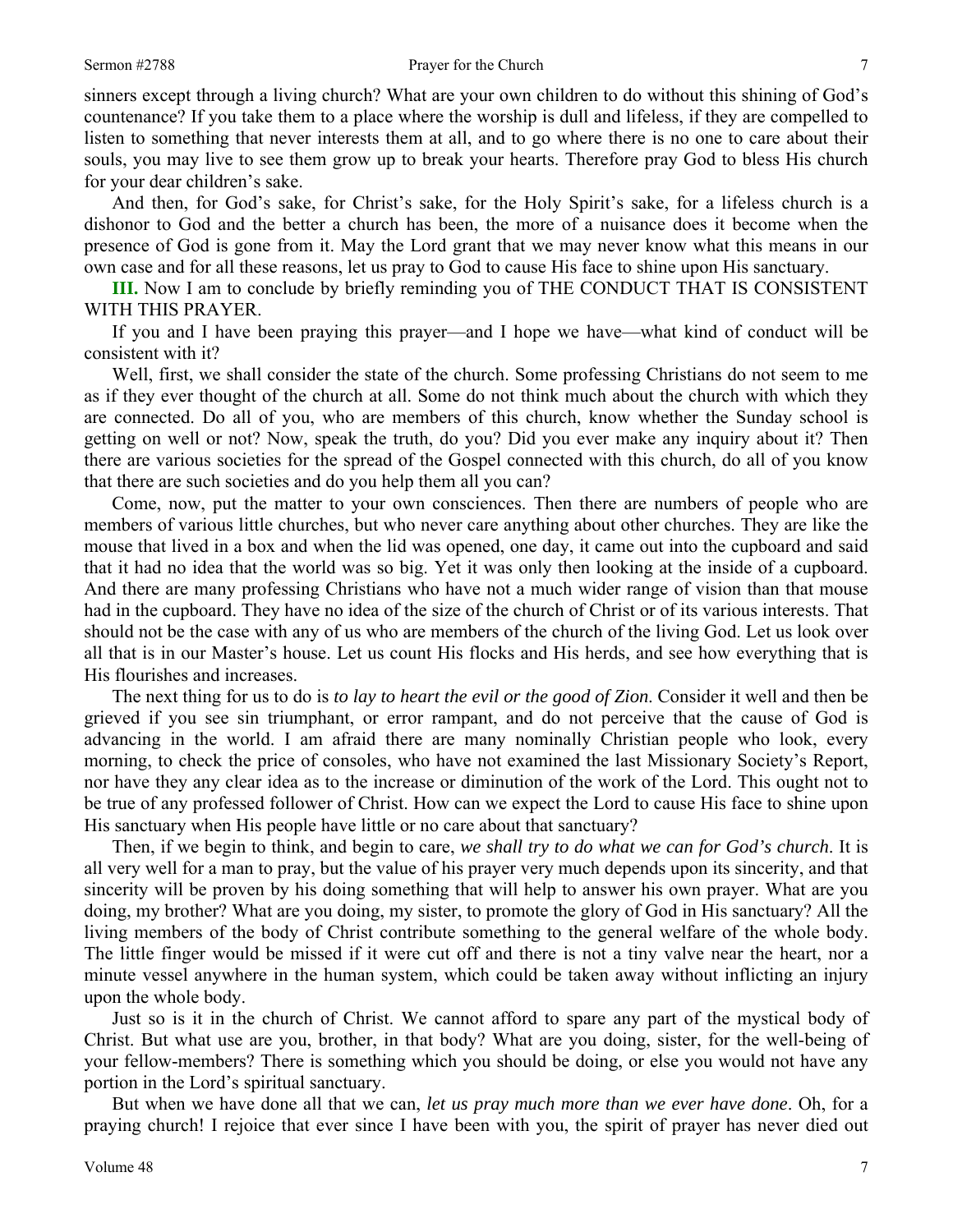8 **8** Prayer for the Church Sermon #2788

amongst us and I earnestly entreat you never to let it do so. May our prayer meetings be sustained in fervor and increased in number! Praying is, after all, the chief matter. Praying is the end of preaching. Preaching has its right use, and must never be neglected, but real heart devotion is worth more than anything else. Prayer is the power which brings God's blessing down upon all our work.

 I beg you, day by day, as you walk the streets, to have this petition in your hearts and in your mouths, "'Cause thy face to shine upon thy sanctuary.' O God, bless Your church all over the world—in Europe, in America, in Asia, in Africa, in Australia! Everywhere prosper Your work among the heathen, and in our own highly-favored land too, cause your face to shine upon your sanctuary.'" And do not cease to present that prayer until, to the fullest possible extent, it shall be answered. And when will that be? When He comes, for whose coming we look with joyful expectation. The Lord blesses you for Christ's sake! Amen.

## **EXPOSITION BY C. H. SPURGEON**

## *PSALMS 114 AND 48*

**Psalm 114.** *When Israel went out of Egypt, the house of Jacob from a people of strange language; Judah was his sanctuary, and Israel his dominion. The sea saw it, and fled: Jordan was driven back. The mountains skipped like rams, and the little hills like lambs. What ailed thee, O thou sea, that thou fleddest? thou Jordan, that thou wast driven back? Ye mountains, that ye skipped like rams; and ye little hills, like lambs? Tremble, thou earth, at the presence of the Lord, at the presence of the God of Jacob; which turned the rock into a standing water, the flint into a fountain of waters*.

 I did not interrupt the reading of the Psalm by any exposition. It is a perfect whole and could not well be divided without spoiling it. We may admire the poetry as well as the inspiration of this Psalm. It begins with rugged abruptness, "When Israel went out of Egypt." It only gives just a hint of the discomfort of the Israelites while in Egypt, arising from the fact that they did not understand the Egyptians, "strange language." No doubt they were often beaten by their taskmasters for not obeying orders, when they really did not understand what must have seemed to them the barbarous speech of their Egyptian oppressors. But God led them up out of the house of bondage, the tribe of Judah leading the van, and all the people following in due order.

 How beautifully the Psalmist describes the dividing of the Red Sea. He represents the waters as perceiving the presence of God and fleeing away, not because Israel came to the bank, but because God was in the midst of His people, "The sea saw it and fled," as if abashed at the presence of its Maker, alarmed at the terror of JEHOVAH's might.

 So was it with the Jordan, that swiftly-flowing river was "driven back" by a very special miracle. The dividing of the Red Sea was a marvelous act of God's power, but the driving back of that rushing river has some extraordinary points about it peculiar to itself. And all this happened because God was there. The sea flees before Him, the river is driven back by Him. In like manner, my brethren, if God is in the midst of our church, nothing can withstand its onward march. If the Lord is in any man, that man need not even think or talk of difficulties, for with God nothing is impossible.

 So mighty was the influence of God's presence that the mountains themselves began to move and even to skip like rams, and to leap like lambs. There was some fear there, for they trembled in their solid sockets, "at the presence of the God of Jacob." There was joy, too. We speak of "the everlasting hills," yet the Psalmist depicts them as moving as easily as the lambs frisk in the meadows in the springtime, "The mountains skipped like rams, and the little hills like lambs."

 How grand is the poetic utterance. "What ailed thee, O thou sea, that thou fleddest? thou Jordan, that thou wast driven back?" "You could no longer rush in your accustomed channel, but must needs return to the source from where you came. What ailed thee, O thou mountains, that thou trembled as if a palsy had seized upon you? 'What ailed thou, O you little hills?'"